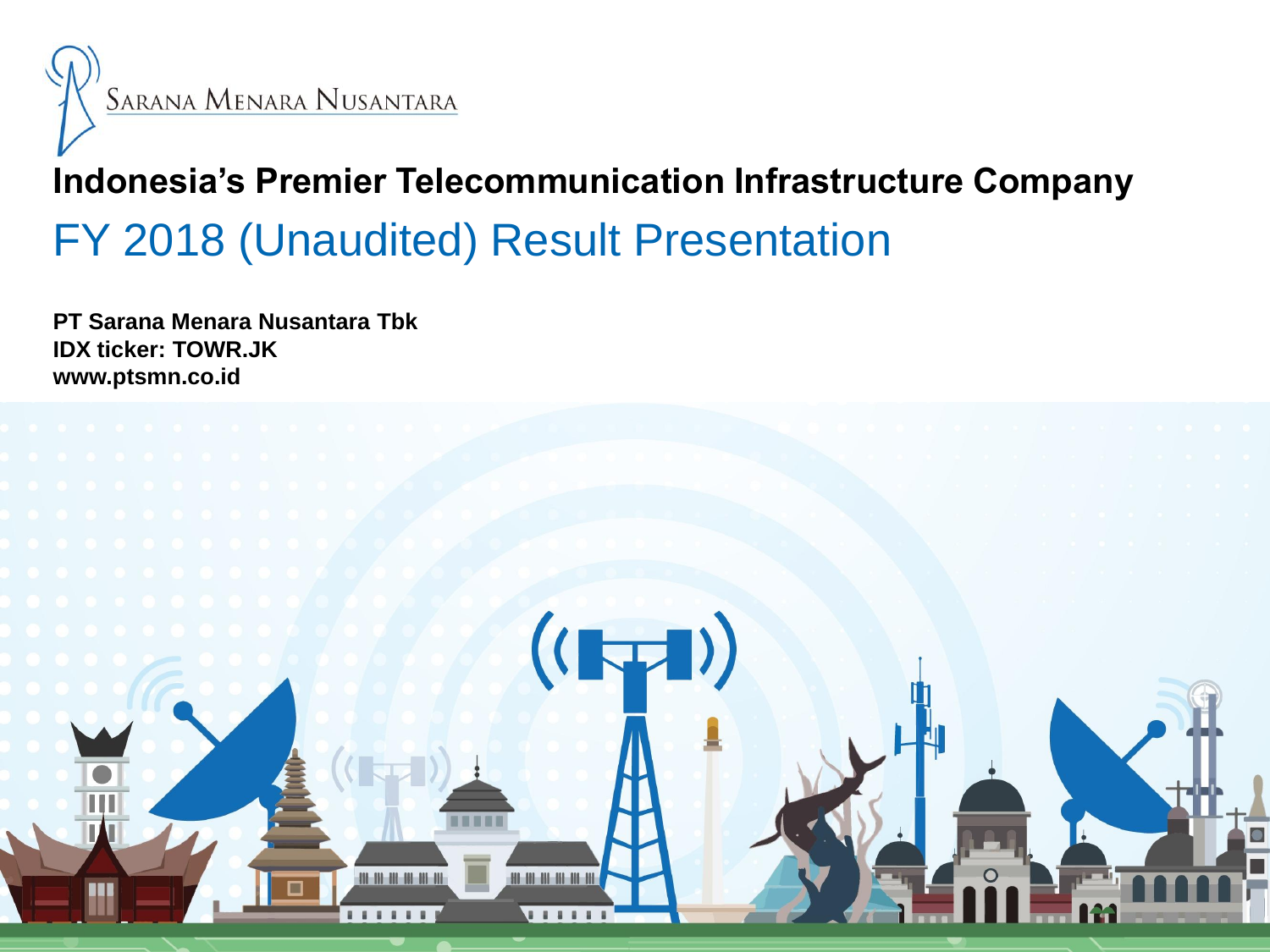### Indonesian Telecom Infrastructure Industry – Key Growth Drivers

### Potential for organic growth in line with the increasing demand for Telco data services

#### 1. Telecom industry coverage growth

- Major operators are continuing to expand coverage ex-Java and increase capacity in Java
- According to recent Deutsche Bank research, overlay ratios for 4G to 2G or 3G BTS across all operators is estimated to have reached a new high in 3Q18. This means new BTS installation would likely require new tower and collocation sites
- Industry expects operators will need to lease 8,000 to 10,000 new sites in 2019
- **Over 3,900 total new lease orders in 2018 with 2,371 new leases installed and commencing revenue in 2018**

#### Network coverage in Indonesia

Comparison of network coverage across Indonesia



### **MO DATA** STRONG



- Source:
- Analysys Mason, public filings, Company
- Open Signal

#### 2. Fiber Optic to Improve Capacity

- Approximately 9,400 km of installed fiber optic network at year end 2018
- Over 4,400 km of fiber cable for tower fiberization
- Construction in progress of 13,600 km additional new fiber optic cable

#### Telecom industry capacity growth

- Surging data demand is generating the need to add new equipment to existing tenancy leases.
- **Nearly 2,400 additional equipment leases signed YTD through Dec 2018. This continues the strong growth in additional equipment leases that began in the 2 nd half of 2016**

#### 3. Telecom Infrastructure

• New growth areas driven by increasing urbanization and consumer data services usage behavior

#### Value proposition

- Improves network capacity in dense data traffic areas
- Dedicated fiber broadband connections
- Back to back Satellite Transponder Leases to Support Government **Telecommunication** Infrastructure Projects
- Over 3,200 VSAT corporate and government leases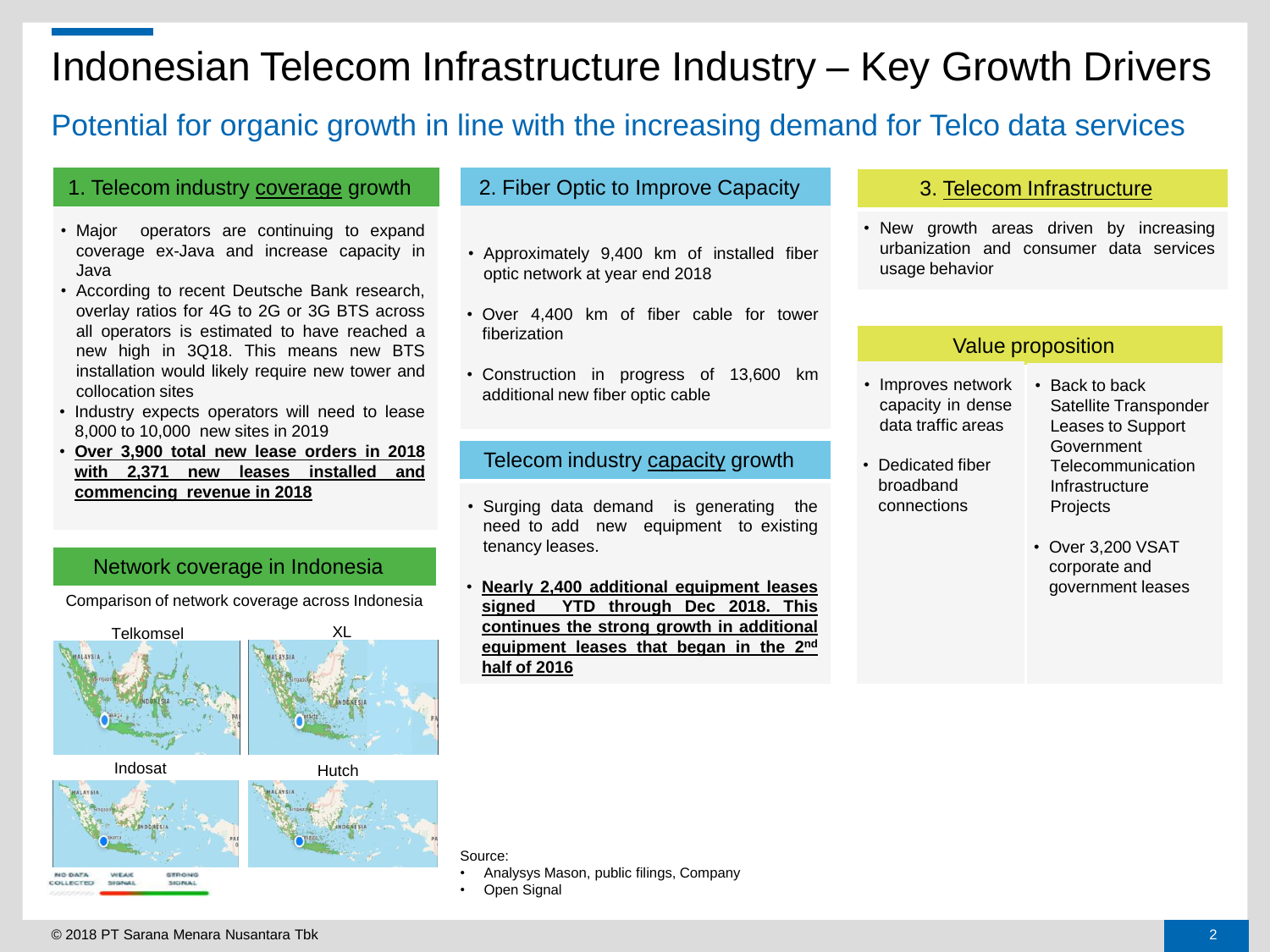### Indonesian Independent Tower Industry – Key Growth Driver



Notes:

1 For Protelindo Count as of Dec 2018 and Others Count as of Sept 2018

Source: Industry Sources, Company

Approximately 49,000 MNO and captive towers

**Source : Analyst Report DBS , Nov 2018**

#### © 2018 PT Sarana Menara Nusantara Tbk 3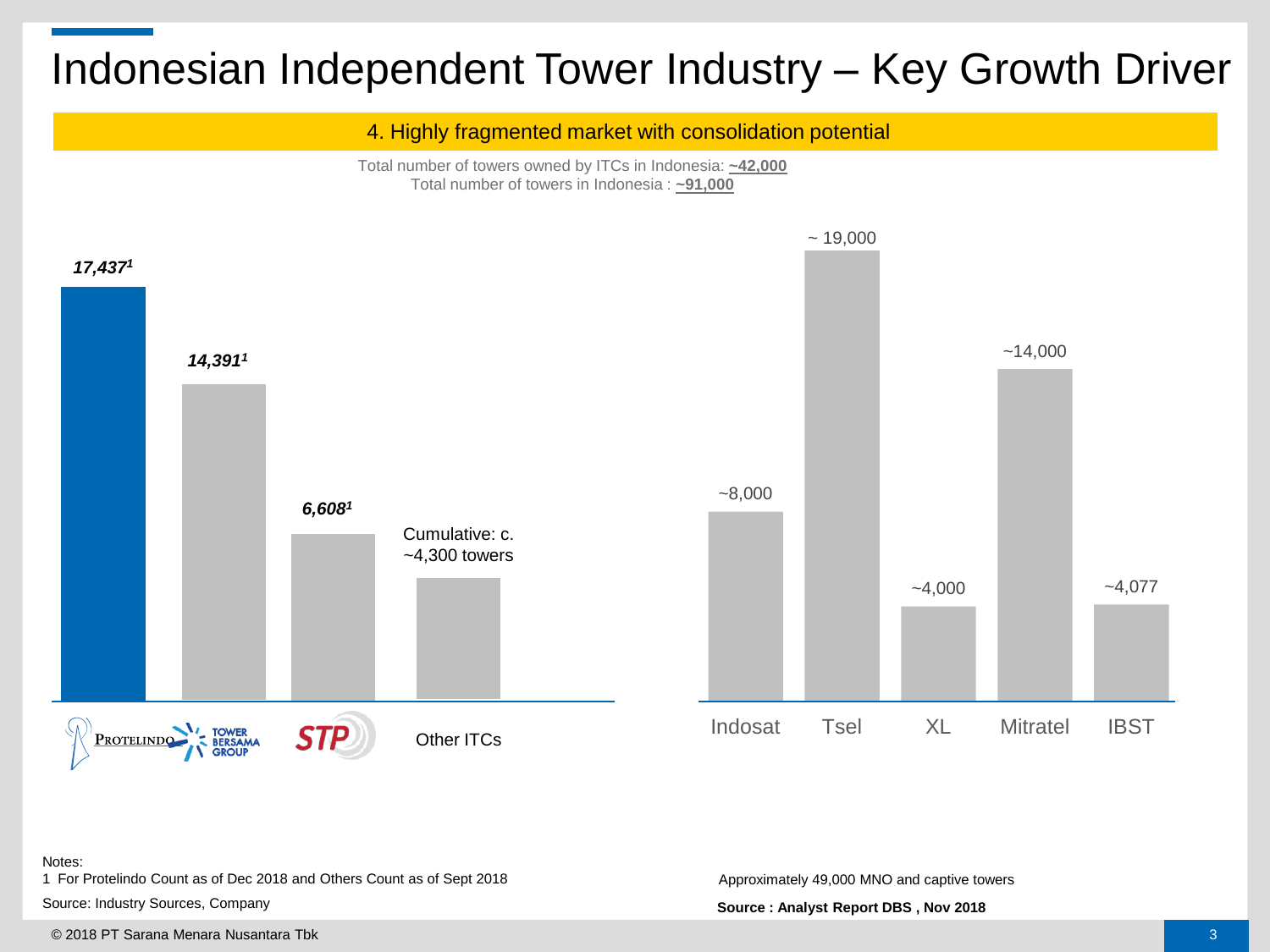### Contracted Revenue Amount in IDR Bio

|                                                          | <b>Dec-18</b> | <b>Dec-17</b> |
|----------------------------------------------------------|---------------|---------------|
|                                                          |               |               |
| <b>Total Estimated Future Minimum Lease Payment</b>      | 26,057        | 24,438        |
|                                                          |               |               |
| Committed Renewal for 2019-2021 tower lease expirations  | 1,271         |               |
| <b>Total</b>                                             | 27,328        |               |
| Pipeline for tower & fiber leases and satellite contract | 5,800         |               |
| <b>Grand Total</b>                                       | 33,128        |               |
|                                                          |               |               |
| Avg. Remaining Lease                                     | 6.1 years     |               |
|                                                          |               |               |
|                                                          |               |               |
| # Tenancies                                              | 28,319        | 25,011        |

\* All numbers unaudited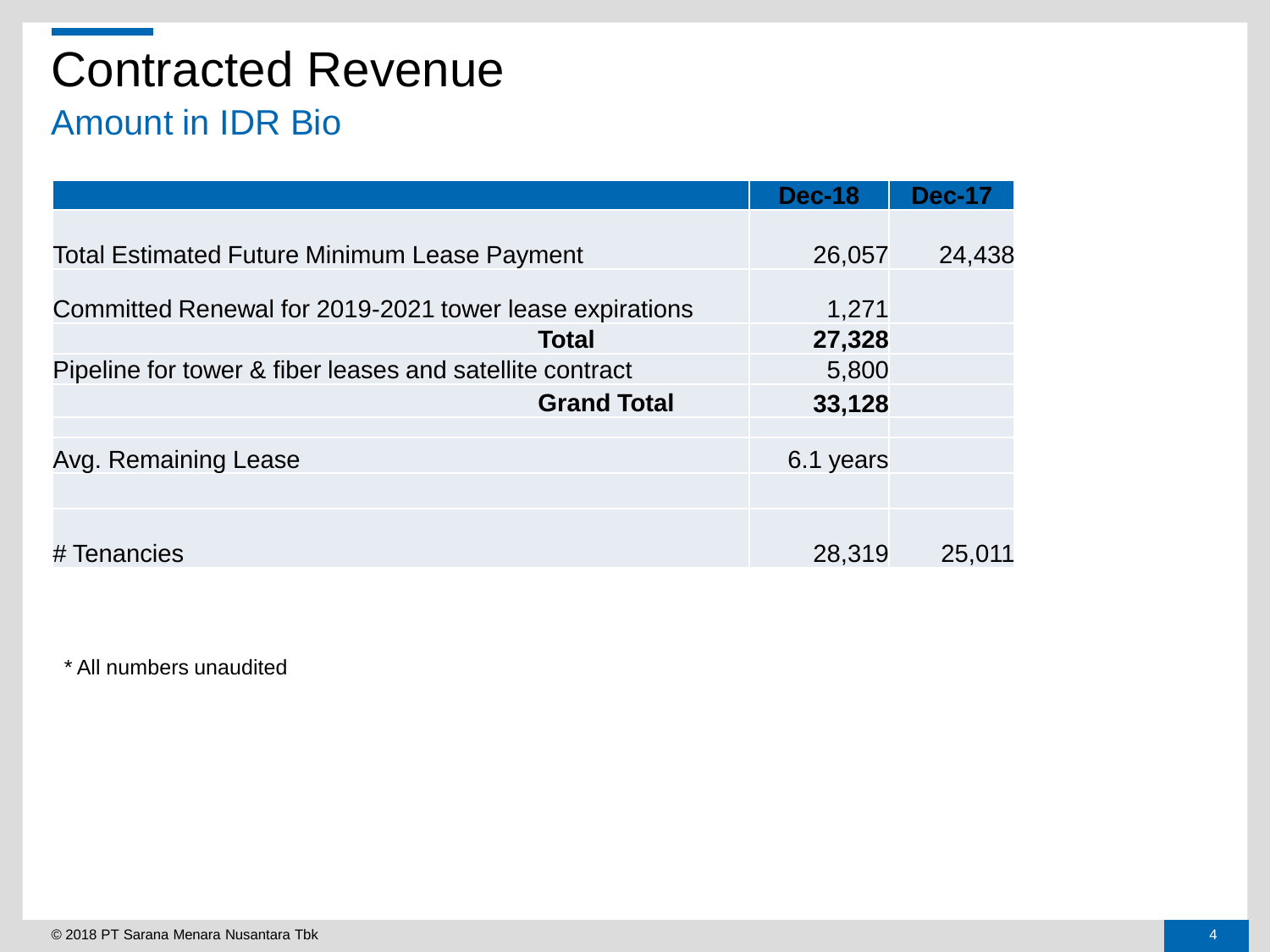### Indonesia's Tower Company Comparison

|                                              | SARANA MENARA NUSANTARA | <b>TOWER<br/>BERSAMA<br/>GROUP</b> | <b>STP</b>          |
|----------------------------------------------|-------------------------|------------------------------------|---------------------|
|                                              | <b>YTD 18</b>           | 3Q18 <sup>(2)</sup>                | 3Q18 <sup>(2)</sup> |
| YTD Revenue (IDR bn)                         | 5,867.9                 | 4,357.1                            | 1,880.6             |
| YTD EBITDA (IDR bn)                          | 4,931.8                 | 3,752.1                            | 1,617.9             |
| <b>EBITDA Margin</b>                         | 84.1%                   | 86.1%                              | 86.0%               |
| Interest Cost (IDR bn)                       | 872.8                   | 2,071.8                            | 537.7               |
| Recurring FCF (IDR bn) (1)                   | 4,059.0                 | 1,680.3                            | 1,080.2             |
| Recurring FCF Margin (1)                     | 69.2%                   | 38.6%                              | 57.4%               |
| Net Debt / EBITDA                            | 2.1x                    | 5.3x                               | 4.3x                |
| <b>Key Credit Metrics</b>                    |                         |                                    |                     |
| Interest Coverage Ratio                      | 5.7x                    | 1.8x                               | 1.8x                |
| Average Interest Rate                        | 8.2%                    | 10.3%                              | 12.3%               |
| Corporate credit rating: S&P/ Fitch/ Moody's | BBB-/ BBB-/ Baa3        | BB-/ BB-/ -                        | BB-/ BB-/ -         |

Notes:

1. Recurring FCF = YTD EBITDA – interest cost; YTD recurring FCF Margin = (YTD EBITDA – interest cost)/YTD revenue

2. Last Quarter Annualized, unless otherwise stated

All numbers unaudited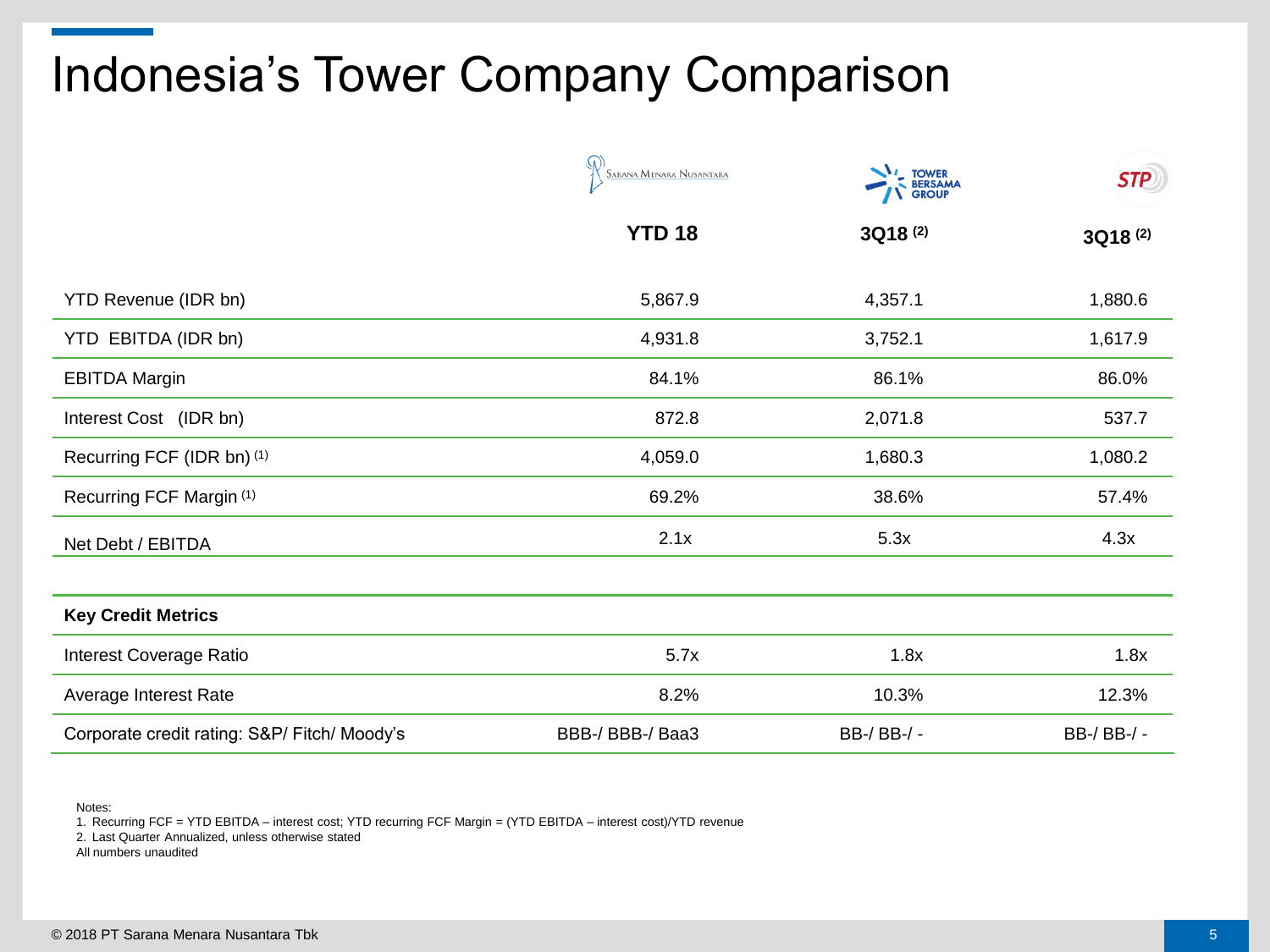

# **Summary** Financial Results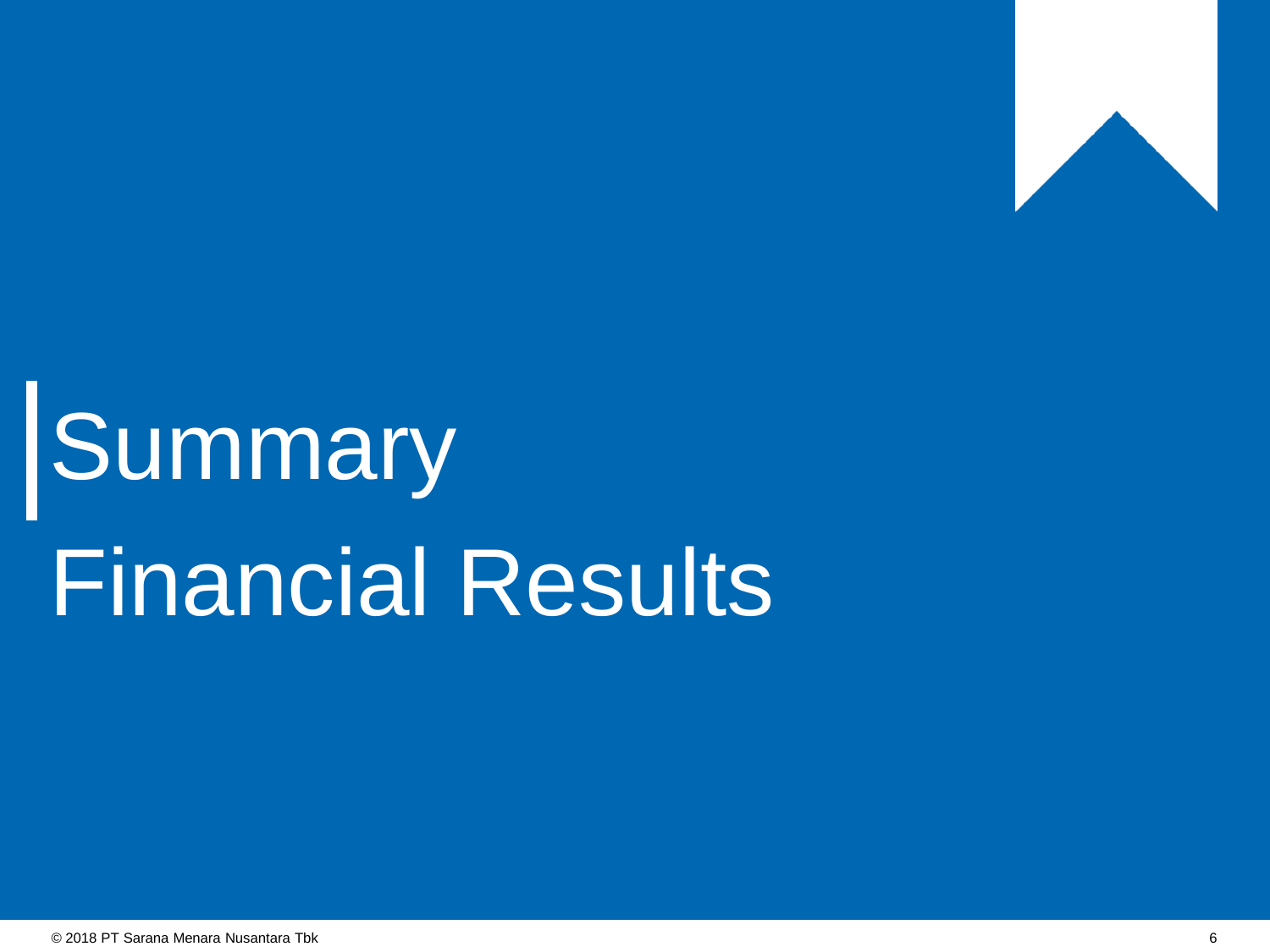### FY 2018 (in IDR Bio) Company's Performance Highlights



• New Lease revenue grew 6.4%, based on new tenancies and additional equipment leases net of churn during the period



• New Lease EBITDA grew 3.9%, with full growth impact for new orders of 2017 realized in 2018

Notes:<br>\* All n All numbers unaudited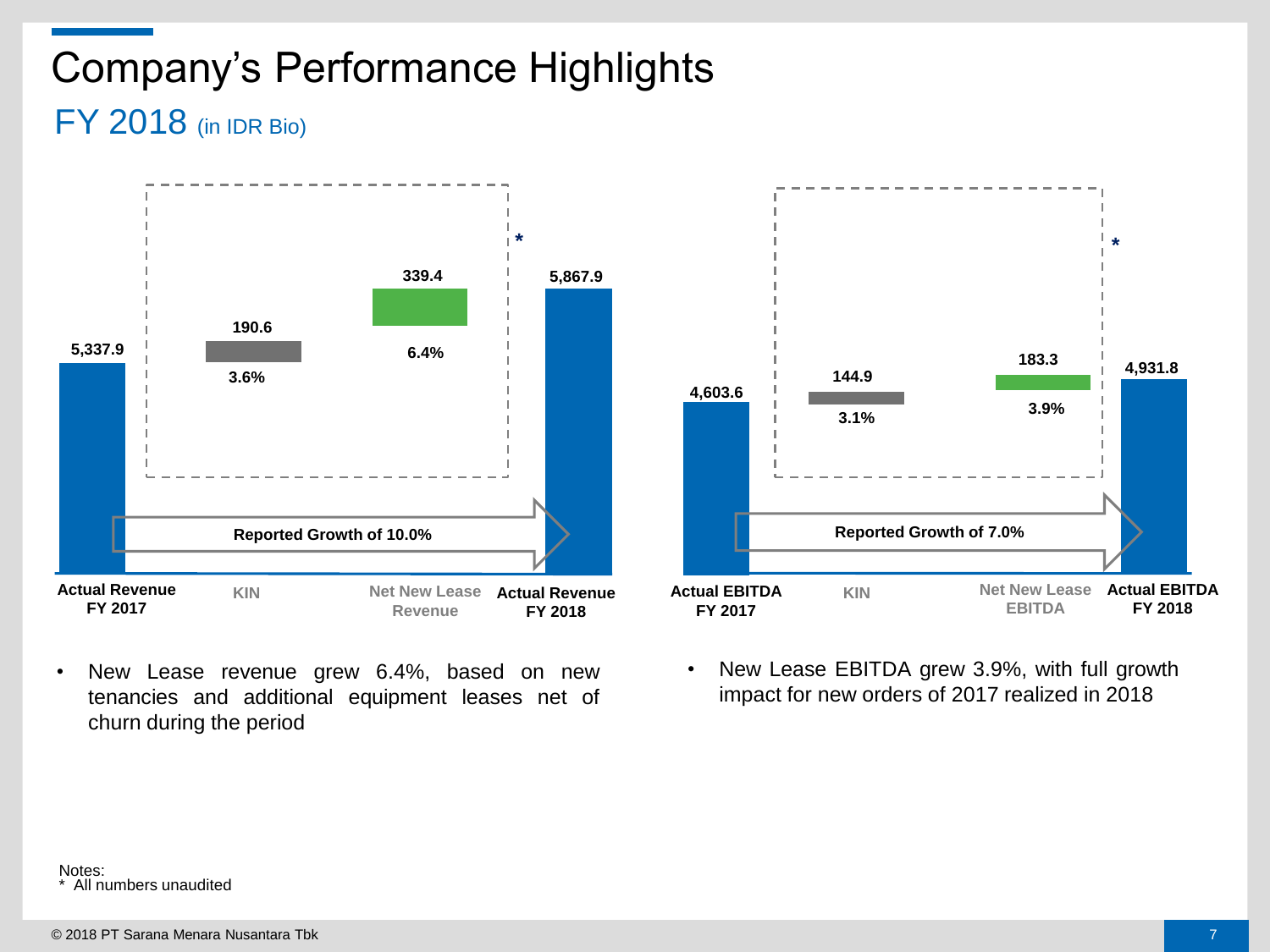### Tower & Tenancy Growth



• New BTS orders expected to continue to develop through 2019



- New tenancies as strong organic growth comes on line
- Does not include 2,400 revenue generating additional-equipment leases
- SMN has 1,620 new leases in the pipeline as of December 2018

Notes: All numbers unaudited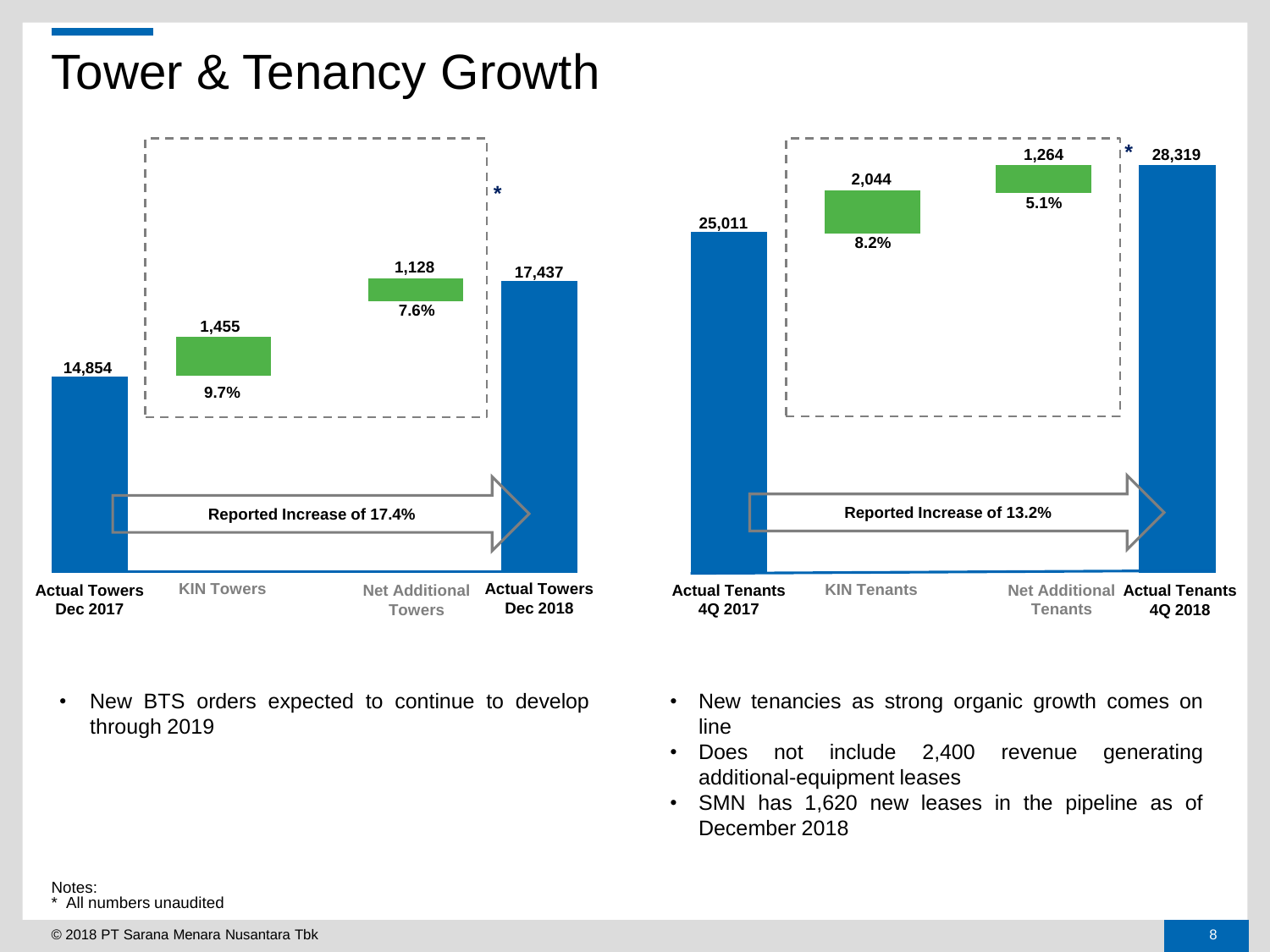### Debt profile

### Debt maturity (stated in IDR Bn)



- Average interest rate increased 42 bps from 7.8% in 3Q 2018 to 8.2% in 4Q 2018
- USD denominated debt is covered by USD revenue flow from tower leases
- Fixed rate borrowing: 31.9% and Floating rate borrowing: 68.1%

Notes: All numbers unaudited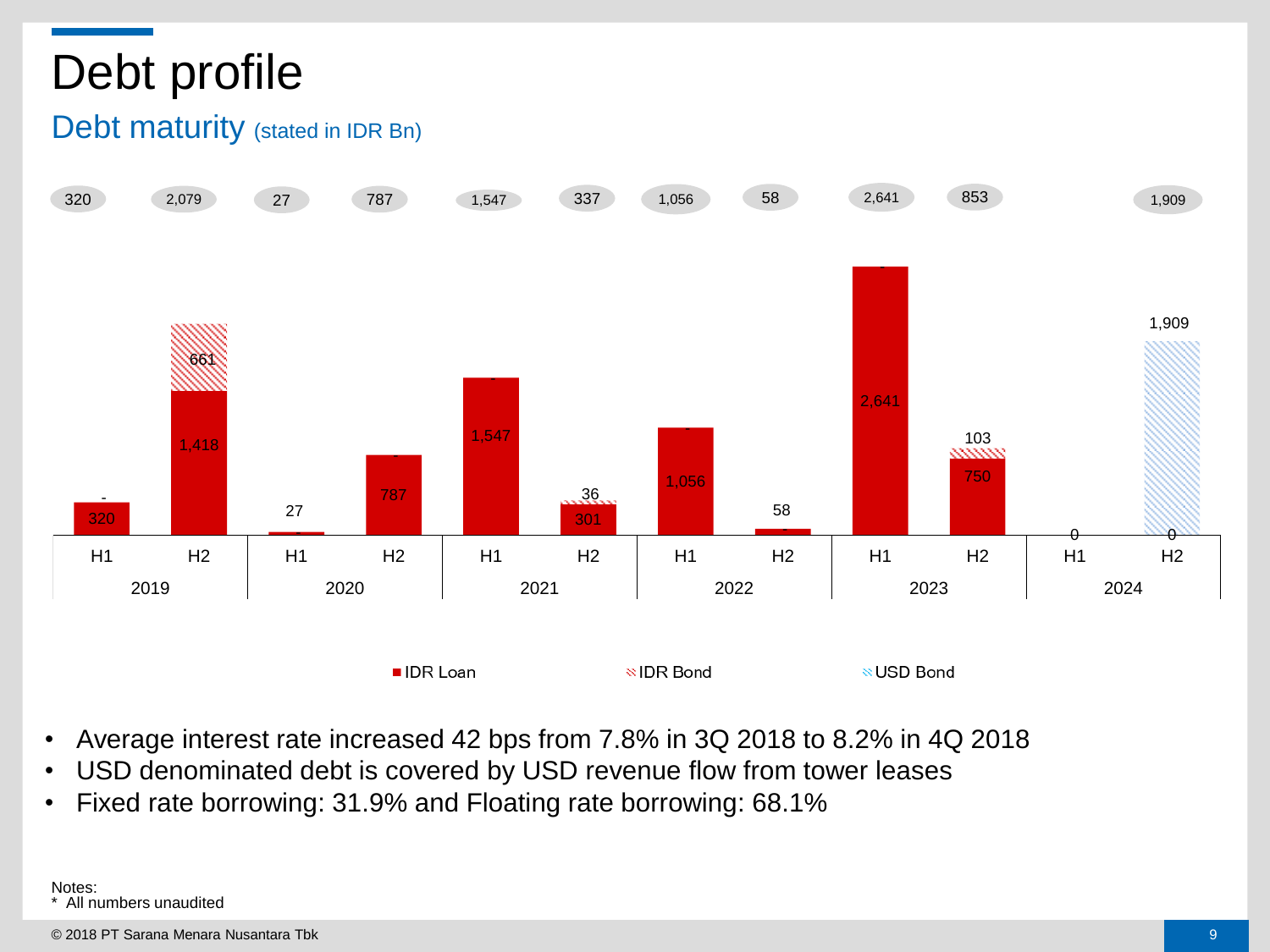## **Thank You**